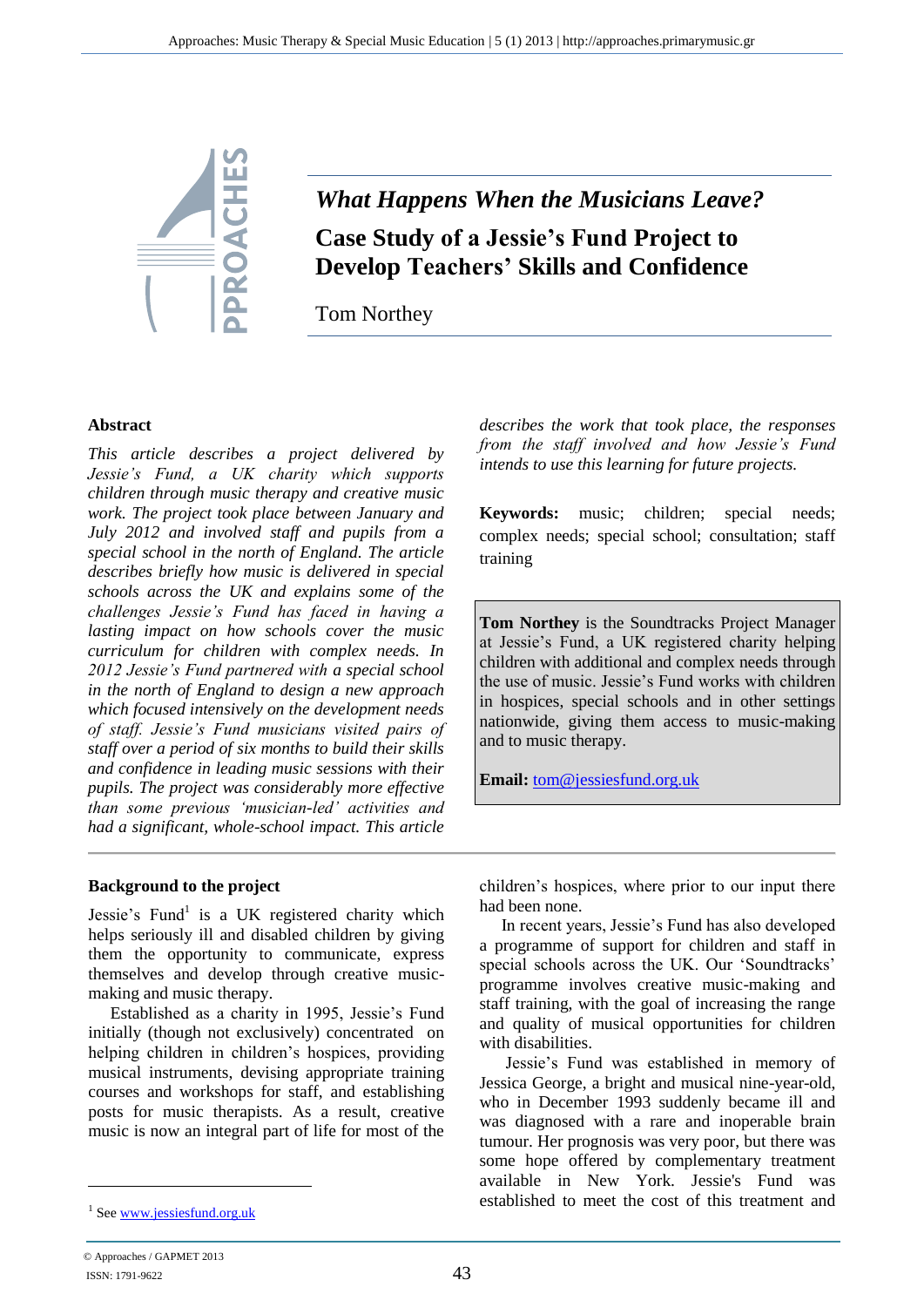was named by Jessie herself, but she died in May 1994, before the treatment could be undertaken.

Jessie came from a family of musicians and when she died they decided that Jessie's Fund should become a pro-active charity dedicated to helping sick children through the creative and therapeutic use of music.



**Photograph 1:** A Jessie's Fund music session

## **Music in special schools in the United Kingdom**

Since 2008, Jessie's Fund has worked intensively in over 60 special schools across the UK. The charity has also supported teachers from many more schools through training courses and conferences. While Jessie's Fund has never attempted to carry out any formal survey of music provision, the work in schools has provided the charity with a useful overview and significant anecdotal feedback. In brief, the picture that emerges of music provision in UK special schools is extremely varied.

Some schools for children with special needs have a rich offer, including classroom based musicmaking, music therapy, music as a 'cue' to the timetable, visiting musicians, extra-curricular music clubs/choirs, and even individual instrumental lessons for pupils. Other schools have some of these activities; unfortunately, many schools have a very limited offer.

Jessie's Fund works with schools to try to enhance their provision. Teachers who engage with the charity necessarily have a strong belief in the importance of music in their pupils' development. However, in many cases they feel they lack the skills, ideas, confidence or resources to make the most of music in their schools. Support from senior management is also a key factor.

It is worth noting that most special schools in England follow the National Curriculum<sup>2</sup> in delivering music. Teachers face a number of challenges in interpreting this for a special school setting and in assessing progress, particularly for pupils with profound and multiple learning difficulties. These challenges formed part of the initial impetus for the 'Sounds of Intent' research project, established jointly by the Institute of Education, Roehampton University and the Royal National Institute for the Blind in 2002. With its launch as an online resource in 2012, 'Sounds of Intent' now offers schools a comprehensive framework to plan and assess musical development for children with learning difficulties<sup>3</sup>.

## **Jessie's Fund 'Soundtracks' programme**

Since 2008, Jessie's Fund's core offer to special schools has been in the form of 'Soundtracks': a mini-residency, led by professional musicians with extensive experience of working with children with disabilities. The musicians work in a school for a period of five days, often split over a couple of weeks so as to maintain momentum without being overly disruptive to the school timetable. These mini-residencies have the overall goal of showcasing a number of musical ideas and approaches which the school can then take on and develop after the initial input. Every Soundtracks project also includes two twilight training sessions for staff, with the aim of sharing with staff a few simple techniques for leading music.

This model has proved highly popular with special schools for the quality of the musical experiences it offers to the children involved.

"The Soundtracks project gave the opportunity for some of our most vulnerable pupils to participate in a musical journey that no pupil in the school had previously experienced. Pupils with little speech or verbal communication, behaviour problems, and physical disabilities were given the opportunity to explore music through many different media, including instruments, music technology, and body exploration and vocalisations" (Teacher, Queens Park School, Lincoln).

Teachers also appreciate the projects as a source of inspiration and ideas. For many music teachers or music coordinators, getting the support of the rest of the staff can be a challenge: everyone is dealing with multiple priorities and curriculum pressures.

1

<sup>&</sup>lt;sup>2</sup> Se[e www.education.gov.uk/schools](http://www.education.gov.uk/schools)

<sup>&</sup>lt;sup>3</sup> For further information, see Welch, Ockelford, Carter, Zimmermann and Himonides (2009), and [www.soi.org.uk.](http://www.soi.org.uk/)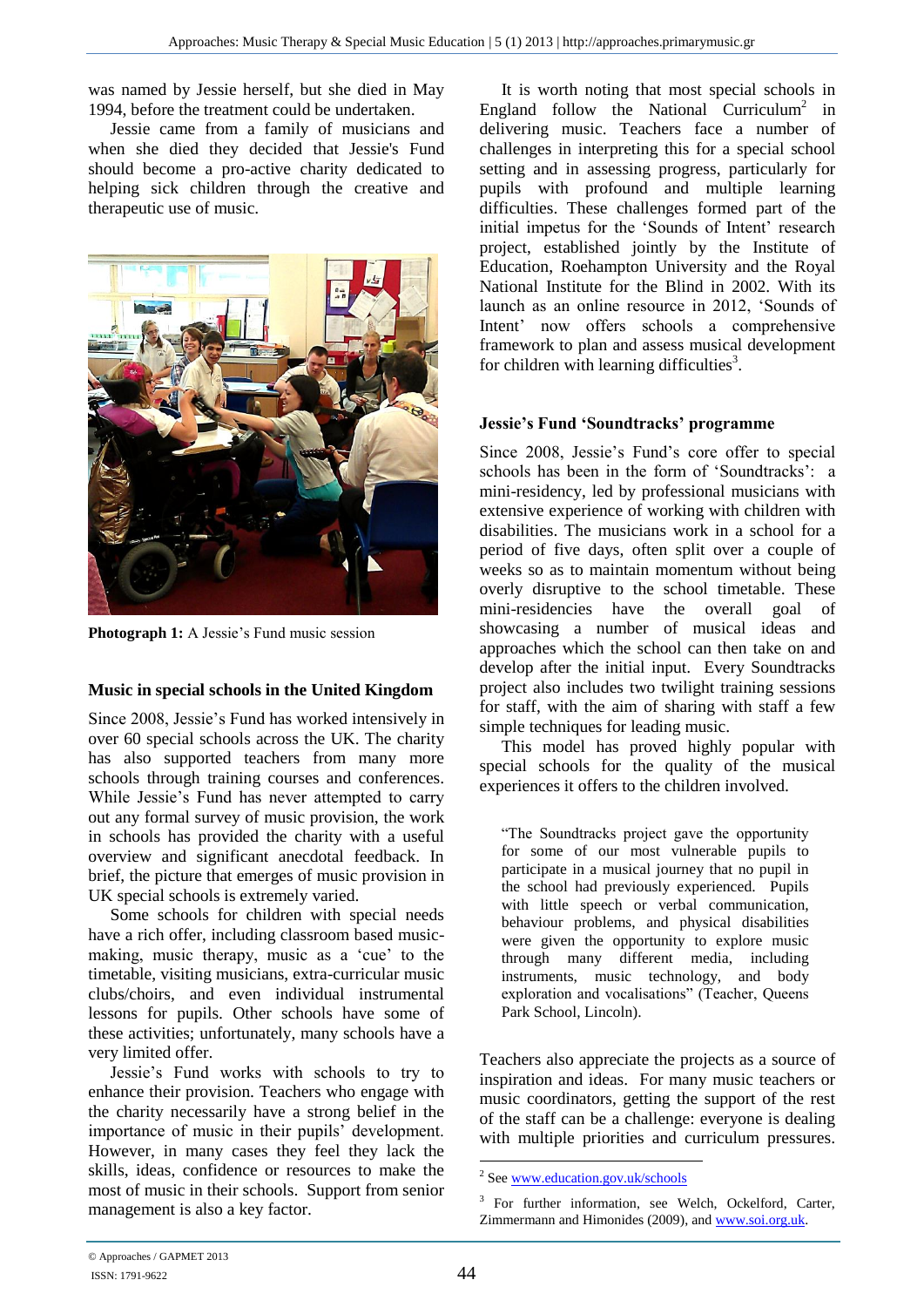External musicians, delivering an inspirational project, can help to raise the profile of music and remind everyone of its potential to impact across a range of developmental areas for disabled children. Jessie's Fund has frequently observed how important this musical 'boost' can be when it comes at the right time, leading to a new and sustained focus on music in a school.

Nevertheless, Jessie's Fund has become increasingly aware of the limitations of the five-day Soundtracks model. There will always be a limit to what staff can learn in such a short space of time, and in making the most of the visiting musicians' specialist skills, teachers can sometimes feel even more apprehensive about leading activities themselves. Thus the learning does not become embedded and both the school and charity are left asking themselves *'What happens when the musicians leave?'*

## **The case study: A new approach to working with staff in a special school**

In autumn 2011, Jessie's Fund began a dialogue with the Head Teacher of a special school in the north of England. Previously, Jessie's Fund had delivered a 5-day Soundtracks project at the school and knew how committed the music teacher had been at the time. Now that the music teacher had become Head Teacher, there seemed a very real opportunity to develop the relationship.

The school is an all age special school for children and young people between 3 and 19 years old, all of whom have severe or profound learning difficulties. Currently there are 72 pupils on roll.

Music and the arts at the school are central to the curriculum and to the wider school environment. The school has twice achieved 'Artsmark' gold award and its arts provision has been recognised as 'Outstanding' by Ofsted. As both music teacher and school leader, the Head Teacher was committed to providing rich musical experiences across the school. All pupils accessed weekly class music lessons led by a subject specialist music teacher. A music therapist visited twice a week, and some pupils also attended lessons with a peripatetic string tutor. In addition, there were regular visits by external musicians who led creative projects with the children.

Nevertheless, the Head Teacher was clear about the on-going challenges. The demands on staff time meant that it was difficult for every class and group to have input from the music teacher. There was also significant potential for other class teachers to lead music sessions themselves, to enrich their pupils' experience of music. A number of staff did in fact play instruments, but did not feel confident enough, or equipped with the right techniques to deliver music activities.

The Head Teacher was also aware of the wide range of needs amongst the pupils, and the challenges this presented for delivering inclusive music lessons. For some of the children with more profound needs, small-group or even one-to-one activities were more appropriate. However, there was no-one within the school with the skills or confidence to instigate this kind of work.

From the outset, the Head Teacher was clear that any collaboration with Jessie's Fund would need to address staff development first and foremost, to leave a legacy of increased capacity within the school. This meant planning a programme of musical input which focussed on teachers' skills and confidence, with the goal of embedding new approaches. Jessie's Fund worked closely with the Head Teacher to design a trainingbased programme to achieve these goals.

# **The project structure**

After careful consideration Jessie's Fund identified two experienced musicians (Hannah McCabe and Eve Harrison) to lead the project. Following an introductory session in January 2012 to meet the staff, the musicians visited the school for two-day blocks throughout the spring term. After an extended break, they returned for three further oneday visits in the summer. In total the project involved 9 days of work in the school.

Jessie's Fund had agreed to work intensively with four staff pairs, to help spread the learning across the school. In most cases these pairs included a teacher and teaching assistant, although in some cases two teaching assistants worked together. Getting the right mix of staff was important in ensuring the training benefited those people who actually had the capacity to implement the new approaches and ideas as part of their role. The Head Teacher selected the staff pairs, based on her own knowledge of their skills and, most importantly, their attitude towards music.

The project was designed so that each of the staff pairs could follow their own developmental journey based on their needs and interests, with the support of Jessie's Fund musicians. Each visit included some modelling of ideas by the musicians, discussion and planning with the staff, and finally the opportunity for staff to lead activities with their pupils. Constructive feedback was provided by Jessie's Fund musicians, along with clear worksheets as a reminder of the techniques which had been covered. These built up to become a 'toolkit' which was presented to staff at the end of the project.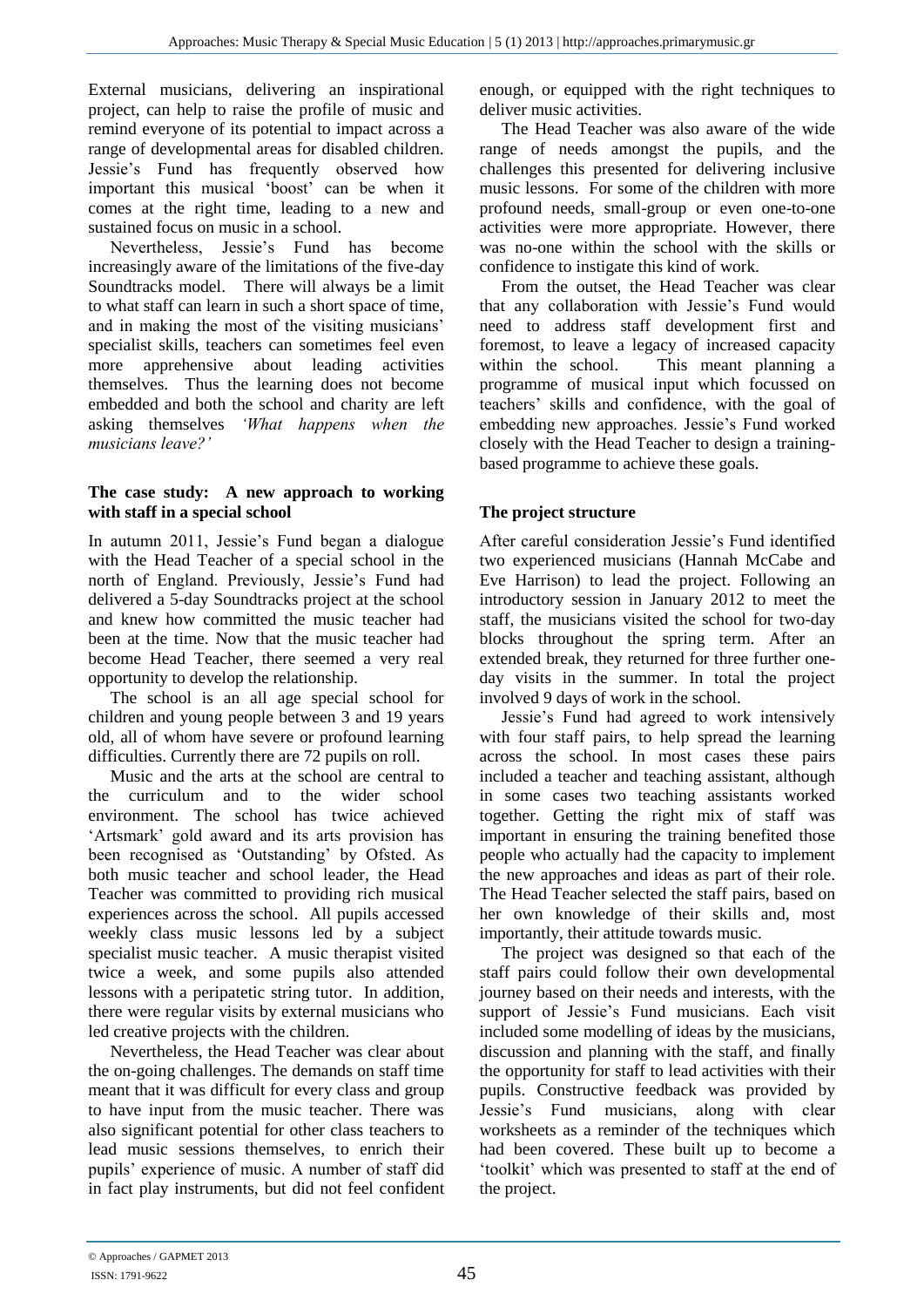In between visits, staff were encouraged to use the techniques they had learnt, developing new musical activities which they could show to the musicians on their next visit. The ambition was to have a final 'showcase' day in summer 2012 which would be entirely led by school staff.

#### **The Jessie's Fund musicians**

Jessie's Fund engaged musicians Hannah McCabe and Eve Harrison to jointly lead the project. Both Hannah and Eve regularly deliver projects for Jessie's Fund

Hannah McCabe is a freelance clarinettist and an award-winning solo and chamber performer. She works extensively with children throughout the UK leading outreach projects for music organisations such as Manchester Camerata, Opera North and Jessie's Fund.

Eve Harrison is a composer whose music has won various awards and scholarships and has been performed by ensembles such as the BBC Singers, Contemporary Music for Amateurs (COMA), University of York Opera Society, Edinburgh Schools Concert Band and the Royal Northern College of Music (RNCM) Symphony Orchestra. She delivers music and composition workshops for a number of music organisations and is Tutor in Composition at Yorkshire Young Musicians, as well as a guest composition tutor for the Junior School at the RNCM.



**Photograph 2:** Teacher leading a music session, with support from Jessie's Fund

# **The outcomes of the project**

The project culminated in a day of open workshops and informal performances at the school, led entirely by school staff and observed by the Head, Jessie's Fund musicians and project manager, and other school classes. The high quality of the musical performances by the children, and the confidence of the staff leading them, was recognised by everyone involved.

Staff were asked to keep reflective journals during the project, and to complete written feedback at the end.

"The sharing on the last day was just stunning. What particularly impressed me was how delighted the staff were with what each other had achieved, as individuals, and with their children. One staff member who does not see himself as a guitarist, let alone a singer, did both in front of his peers. One of our very reflective teachers commented to others how empowering the session was for one of our girls with profound difficulties, who actually led the musical response of all others in the room" (Head Teacher).

The most remarkable element had been the journey of the staff involved. At the beginning of the project all four staff pairs were apprehensive about delivering music effectively with their groups. Some staff felt unable to lead any music, whereas others were unsure about where to take their lessons next. There was also some anxiety about what the Jessie's Fund project would involve.

"I was a little nervous to start off with as I was not sure what Soundtracks was or how it was going to help me develop my skills.... I was very nervous and worried about having to talk/sing in front of a group and new people" (Teaching Assistant).

"I was used to a more structured and boring form of delivery and was excited by the way the [Jessie's Fund] staff delivered to our pupils" (Teacher).

During the project the staff pairs learnt a range of new music techniques. Perhaps most importantly they gained from the Jessie's Fund musicians the confidence to build simplicity, repetition and flexibility into all of their music activities, moving towards a more pupil-centred approach.

"I learnt that it was not just 'OK', but beneficial to repeat music and take longer over an activity, allowing time to take the lead from the pupils. I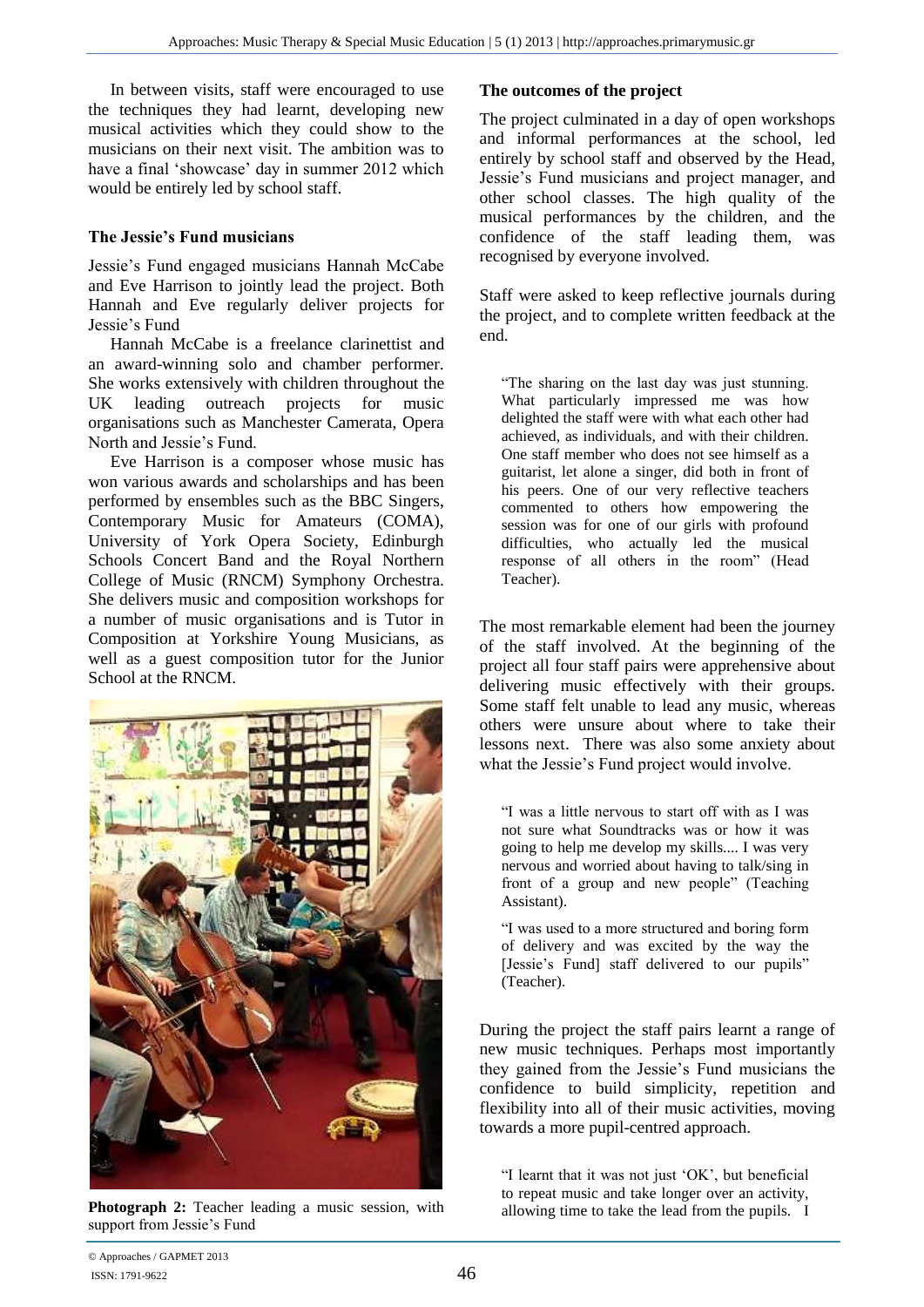was also shown ways to improvise/adapt, and make up pieces of music to make them more age appropriate for our group. This also meant we were able to theme our music around a topic – in this case, numeracy" (Teacher).

"It was nice to have the freedom to 'roll with it' and take the project down different avenues directed by the pupils or the way they did or didn't respond" (Teacher).

"After a few sessions we learnt that H. liked listening to singing, and for us to keep the lesson running smoothly. B. liked a strong rhythm being played and R. was happy to keep a beat on a drum or tambourine with assistance from staff. Soundtracks has helped us develop in trying new musical techniques with pupils and getting them to express an interest in certain aspects" (Teaching Assistant).

"It was too easy in the earlier sessions to think that working on one rhythm or sound would seem, shall we say, a little boring and too repetitive. I learnt, as time went on that this was ok. It wasn't for me to change the dynamics, just because I felt uncomfortable. Letting our pupil take the lead gave her a voice and a way to communicate. This in turn gave all of us a sense of freedom, with no boundaries" (Teaching Assistant).

In feedback following the project, all the staff involved were clear about the impact of the training on their own skills and confidence, and had plans to build some of the approaches into their future planning.

"It has been a real privilege to take part in this project. I hope to continue with these activities and use these approaches with other children in my class in the future. It will be interesting to develop these ideas and build on them. Here's to some great results!" (Teaching Assistant).

"As a music leader I feel that I have gained in confidence to lead a small group, using the techniques we used during the project. I also feel confident to talk to other staff about what we achieved during the project, on an individual basis, or as a whole school team. Not everything we tried during the project was successful, even with the professional input of Eve and Hannah [the musicians], so this has given me the confidence to try new ideas and not be too disappointed if they don't come to fruition" (Teacher).

"We thoroughly enjoyed the project and felt that it has given us confidence to deliver music to our pupils and present it in a more free form. We are already building the techniques into our teaching. We have found a number of songs suitable for us and have worked on the music to accompany this. We are looking to use these

across the curriculum for these pupils. We have taken ideas from the group sharing event we had at the end of the project" (Teacher).

# **Impact on the pupils**

While the focus of this project was on staff, children also benefitted from the activities. Staff were encouraged from the outset to reflect both on their own learning and the impact of the work on individual children and groups. This heightened awareness of how children were interacting through music was one of the most useful skills to learn. In their written feedback, staff recorded several instances in which the pupils demonstrated a level of engagement well beyond expectations.

"Pupil A (with an Autistic Spectrum Disorder) using the microphone to sing a song he knew, speaking clearly for the first time to us...then singing the whole of the *'ha ku ta me'* song after only hearing it once!" (Teacher)

"Pupil B (with Profound and Multiple Learning Difficulties) learning to control herself to conduct the other pupils musically, showing awareness of volume and tone" (Teacher)

"I was surprised how interested and gentle the child I worked with was with the guitar. I was very aware of her good sense of rhythm for drumming but had not thought of offering the guitar to play. She strummed and plucked the strings gently whilst I changed the chord patterns and sang. She also showed a definite preference for a nylon string guitar to a steel string one" (Teacher)

"The 'Intensive Interaction' activities using the drum were particularly pleasing. Being familiar with the concept helped, but I had never thought of doing it through the medium of music. This was particularly good when working with a child who makes very few sounds with her voice. It also was very positive when a child with Profound and Multiple Learning Difficulties 'led' a group of adults in a percussion session by controlling the pace and intensity of the music" (Teaching Assistant)

It was clear from staff feedback following the project that these news skills and approaches had been fully taken up by the staff involved, and that they now felt confident to lead both one-to-one and group music sessions themselves, without the support of Jessie's Fund musicians. The teachers were beginning to use music more widely across the curriculum, and as a tool to support the pupils' broader development.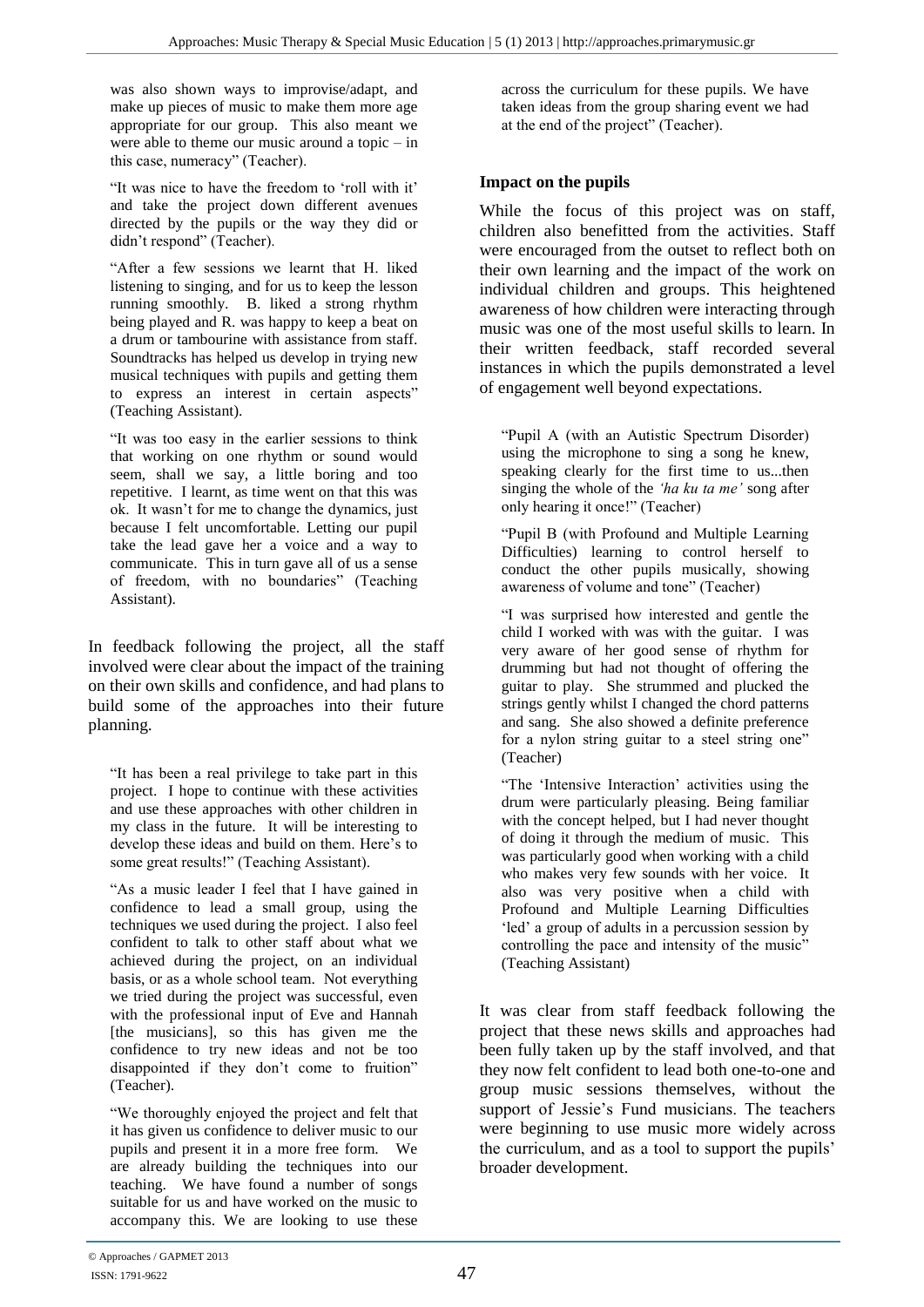## **Longer-term impact**

Jessie's Fund was keen to hear the Head Teacher's perceptions of the impact of the training project across the school, and whether the new skills and ideas were still evident six months after the project.

"In the immediate weeks after the project, all pairs continued doing small group/larger group work […] Six months after the project, two of the pairs have continued and extended their work, so music-making is available to their class whenever they want to do some. One pair split up, as one of them moved class. However, [that teacher] has picked up the work within his new class. The other pair do a certain amount, although achieving one-to-one staffing for truly student-directed work is hard.

It's also released a more general feeling, that it's OK to have a stab at music, use singing to cue your class, make up songs, just get some instruments out and have a go [...] The staff have also asked if we can have regular singing in assembly – something I have wanted to do for ages, but it was so good the drive came from them!

Overall, it was an excellent project. The staff's own evaluations show how much they got from it. At our recent end of term talent competition, there was so much music making and singing (all rehearsed by class staff), it was wonderful" (Head Teacher).

# **Conclusions**

This project was one of Jessie's Fund's most successful in terms of equipping special school staff with the confidence to lead music activities themselves, thus having a sustained benefit for pupils long after the professional musicians had left. Through an internal project evaluation, Jessie's Fund identified a number of key factors which contributed to the project's success.

*1) The school leadership.* The Head Teacher was not only highly supportive, but helped to define the project goals from the outset. Her experience as a music teacher was invaluable. However, also significant was her commitment to spreading music leading skills more broadly across the staff team, in order to meet the needs of the pupils.

*2) The staff involved in the training.* Identifying those staff with the enthusiasm and willingness to learn was key to the project's success. Prior musical knowledge was not essential, and indeed for some the challenge was to put aside their preconceptions of what music-making should look and sound like. This project was 'opt-in', and the strong commitment from the four staff pairs

was no doubt due to a wider school culture in which all staff feel valued, challenged positively, and supported to develop. It was also important to have both teachers and teaching assistants involved. They brought a wider range of perspectives and their distinct roles meant that the learning became embedded in a number of different contexts throughout the school.

*3) Clarity around the project aims.* From the outset both partners described the collaboration as a 'training project', rather than a 'music project'. This ensured that staff were clear that their own development was the focus, and there was no sense of teachers observing passively while the musicians led the work.

*4) The structure of the project.* Each visit to the school included discussion time with staff and musicians, away from the pupils. This was challenging to timetable, but vital for effective planning and reflection. Each visit also included the chance for the musicians to model an activity and then to observe the staff leading it, followed by a feedback session. The space between the visits gave staff an opportunity to try out activities on their own, sometimes discussing/sharing them with colleagues, and then reporting back. The project took place over seven months – a realistic time in which to build the relationship between staff and musicians and for embedding new ideas.

*5) The musicians.* It was vital to identify a pair of musicians with the skills to work effectively with a diverse team of school staff. The project required excellent communication skills, flexibility and a willingness to develop a deep understanding of the school environment. A broad set of musical and workshop-leading skills was essential, as it became clear that the staff pairs would need to follow four quite distinct journeys. The feedback from the musicians was that this project required significantly more 'thinking time' than projects which were more focused on achieving a musical outcome with the children.

There were aspects of the project which could have been improved. Communication of the project aims could have been better, with more time for the staff involved to have input to the planning process. The process of staff reflection could also have been improved. Reflective journals were discussed but never formally included in the project. These could have helped with both embedding learning and evaluation of the project outcomes.

Jessie's Fund hopes to build much of this learning into future projects. There will always be a place for time-limited, inspirational projects, which give large numbers of children new opportunities to experience and take part in music. The Soundtracks programme will continue to prioritise children's